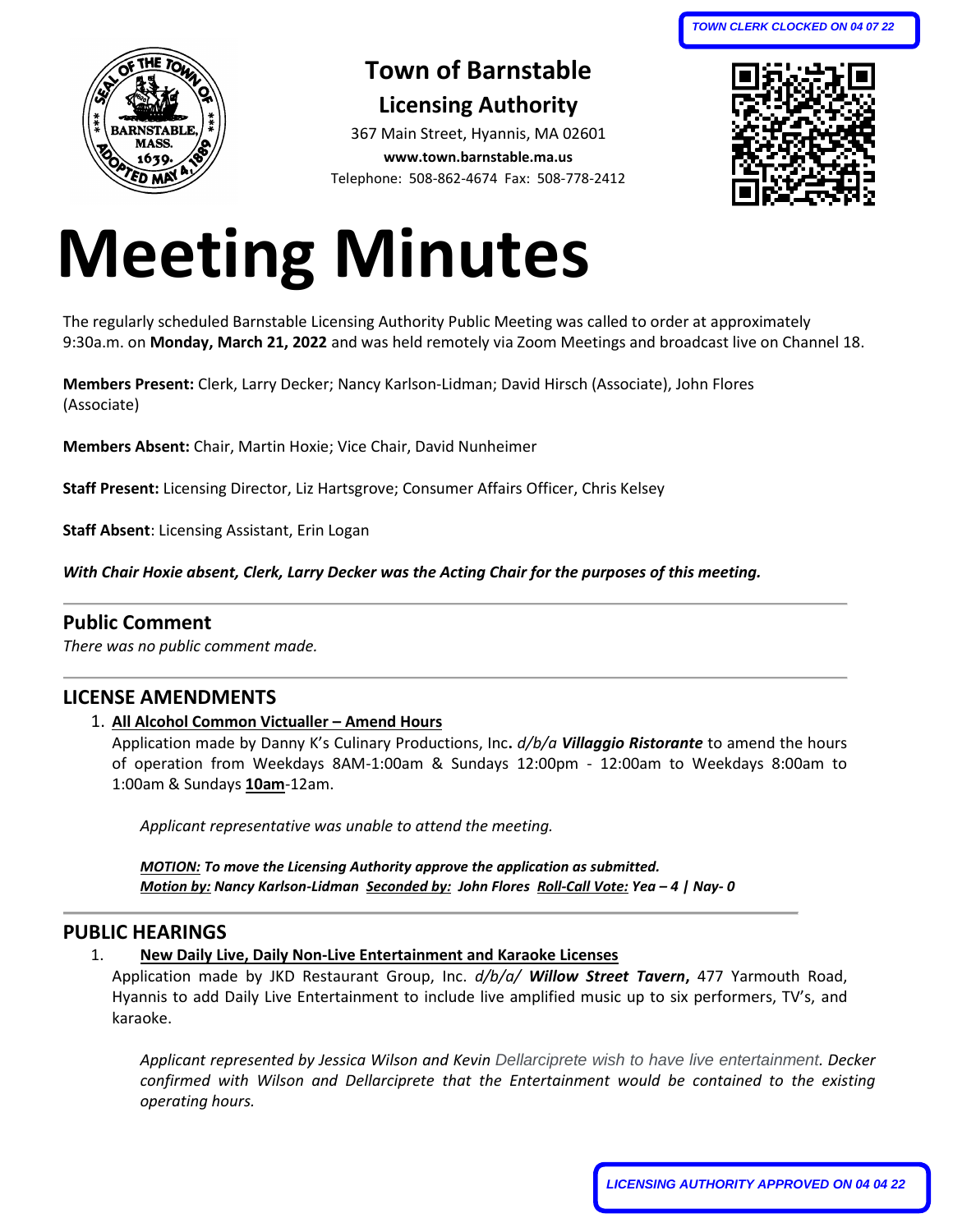*Director Hartsgrove added that the parking lot will need to come into compliance per the Disabilities Commission requirements noting that Wilson and Dellarciprete will need final approval from the Building Commissioner on the parking plan prior to issuing the entertainment license.*

*Officer Kelsey mentioned that there should not be any functions providing live entertainment until the entertainment license is issued. Decker confirmed with Wilson and Dellarciprete that they understood.* 

*MOTION: To move the Licensing Authority approve the application subject to the approval of the Building Commissioner. Motion by: Nancy Karlson-Lidman Seconded by: John Flores Roll-Call Vote: Yea – 4 | Nay- 0*

#### 2. **Package Store Wine & Malt - Change of Manager**

Application made by LLH, LLC *d/b/a Trader Joe's*, 655 Iyannough Road, Hyannis, change of manager from Brian Fahey to David Haley.

*Applicant represented by David Haley advised he has been with Trader Joe's and was recently transferred back to this location.*

*MOTION: To move the Licensing Authority approve the application as submitted. Motion by: Nancy Karlson-Lidman Seconded by: John Flores Roll-Call Vote: Yea – 4 | Nay- 0*

# **CONSENT AGENDA**

| <b>DBA</b>                         | <b>License</b>                                  |
|------------------------------------|-------------------------------------------------|
| Cape Cod Melody Tent               | Common Victualler Wine & Malt                   |
|                                    | Daily Live Entertainment<br>п                   |
| Chart Room at Crosby's             | <b>Common Victualler All Alcohol</b><br>٠       |
|                                    | Daily Non-Live Entertainment<br>п               |
| <b>Cotuit Highground Golf Club</b> | Club All Alcohol<br>٠                           |
|                                    | Daily Live Entertainment<br>п                   |
|                                    | Daily Non-Live Entertainment<br>٠               |
| Baxter's Fish 'N Chips             | Club All Alcohol<br>٠                           |
|                                    | Daily Live Entertainment<br>■                   |
|                                    | Daily Non-Live Entertainment<br>п               |
| Barnacle, The                      | Common Victualler<br>٠                          |
| Barnacle Too, The                  | Common Victualler<br>٠                          |
| Beach Club, The                    | Club All Alcohol<br>٠                           |
|                                    | Daily Live Entertainment<br>٠                   |
|                                    | Daily Non-Live Entertainment<br>٠               |
| Black Cat, The                     | Common Victualler All Alcohol<br>$\blacksquare$ |
|                                    | Daily Live Entertainment<br>■                   |
|                                    | Daily Non-Live Entertainment<br>٠               |
| Dockside Restaurant, The           | Common Victualler All Alcohol<br>٠              |
|                                    | Daily Non-Live Entertainment                    |
| Fresh Ketch                        | Common Victualler All Alcohol<br>٠              |
| GameStop                           | Junk Dealer<br>٠                                |
| Mattakeese Wharf                   | Common Victualler All Alcohol<br>п              |

#### 1. **Seasonal Renewals**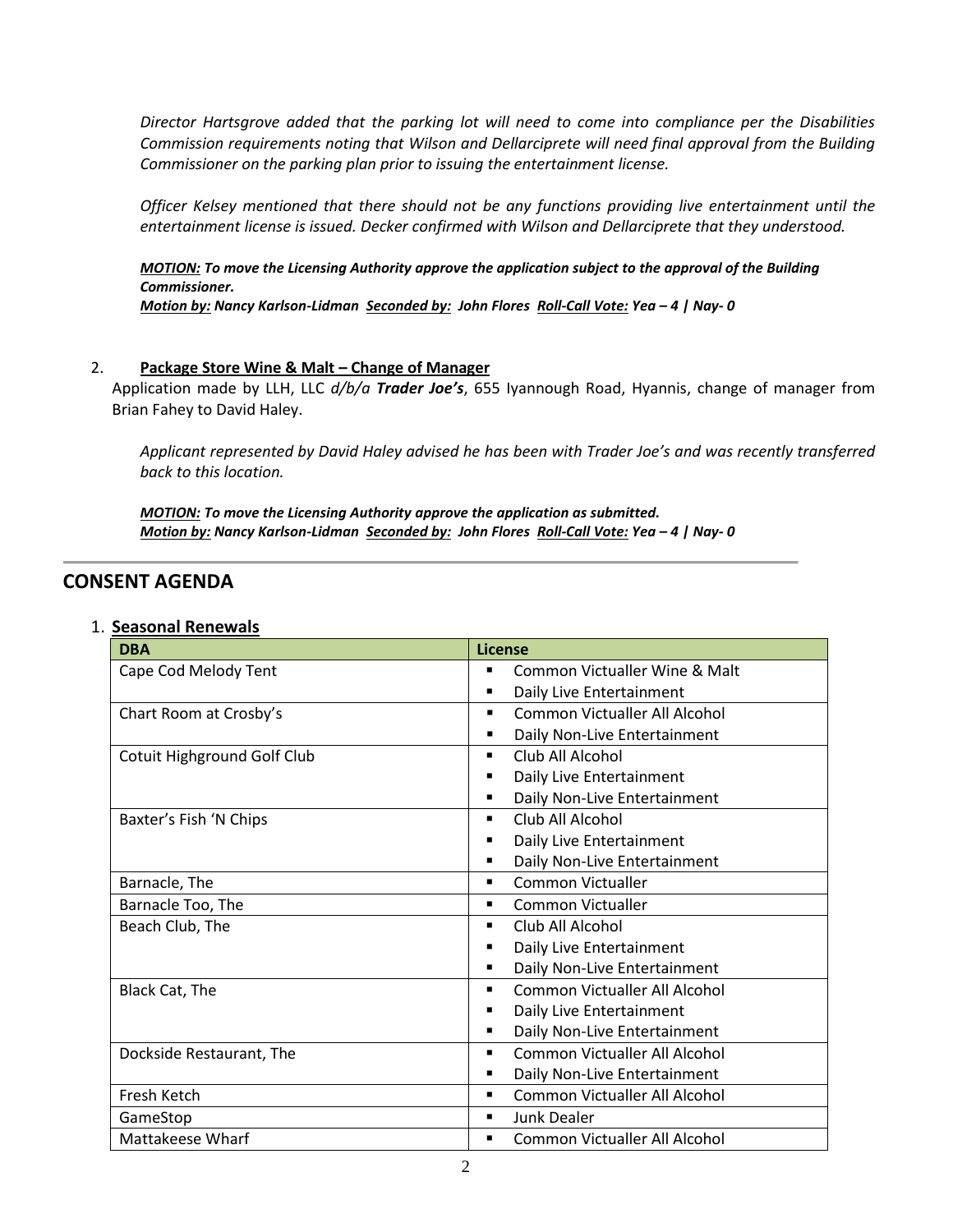|                                      | Daily Live Entertainment<br>٠                  |
|--------------------------------------|------------------------------------------------|
| Raw Bar on Ocean Street, The         | Common Victualler All Alcohol<br>٠             |
|                                      | Daily Live Entertainment<br>$\blacksquare$     |
|                                      | Daily Non-Live Entertainment                   |
| Spanky's Clam Shack & Seaside Saloon | Common Victualler All Alcohol<br>٠             |
|                                      | Daily Live Entertainment<br>$\blacksquare$     |
|                                      | Daily Non-Live Entertainment<br>$\blacksquare$ |
| Trader Ed's                          | Common Victualler All Alcohol<br>٠             |
|                                      | Daily Live Entertainment<br>$\blacksquare$     |
|                                      | Daily Non-Live Entertainment<br>$\blacksquare$ |
|                                      | Karaoke                                        |

#### 2. **Annual Renewals**

| <b>DBA</b>        | License               |
|-------------------|-----------------------|
| Old Hundred House | Lodging House License |

#### 3. **Special One Day License Renewals**

- a. Application by *Rockwell Amusements – "Spring Carnival"* at Cape Cod Mall, 769 Iyannough Road, Hyannis
	- June 8 June 12, 2022: Entertainment

*MOTION: To move the Licensing Authority approve the consent agenda as submitted. Motion by: Nancy Karlson-Lidman Seconded by: John Flores Vote: Yea – 4 | Nay- 0*

# **MINUTES**

1. February 14, 2022

*MOTION: To move the Licensing Authority approve the February 14, 2022 minutes. Motion by: Nancy Karlson-Lidman Seconded by: John Flores Vote: Yea – 4 | Nay- 0*

2. March 7, 2022

*MOTION: To move the Licensing Authority approve the March 7, 2022 minutes. Motion by: Nancy Karlson-Lidman Seconded by: John Flores Vote: Yea – 4 | Nay- 0*

# **LICENSING UPDATES**

#### 1. **Licensing Authority**

**Alcoholic Beverage Control Commission (ABCC) – Notice of Violation Hearing** – 204 CMR 2.05 (2) Permitting an illegality on the licensed premises, to wit: Ch. 138 § 34C – Possession of an alcoholic beverage by a person under 21 years of age (5 counts): *Pacific Bay Inc. d/b/a Tiki Port, 712 Iyannough Road, Barnstable.* Hearing to be held by the Alcoholic Beverages Control Commission on Wednesday, March 29, 2022 at 10:30AM via video-conference.

*Director Hartsgrove noted that the Alcoholic Beverage Control Commission (ABCC) cited 5 violations at Tiki Port. She added that this matter is in the State's hands and they will advise what the penalty, if any, will be.*